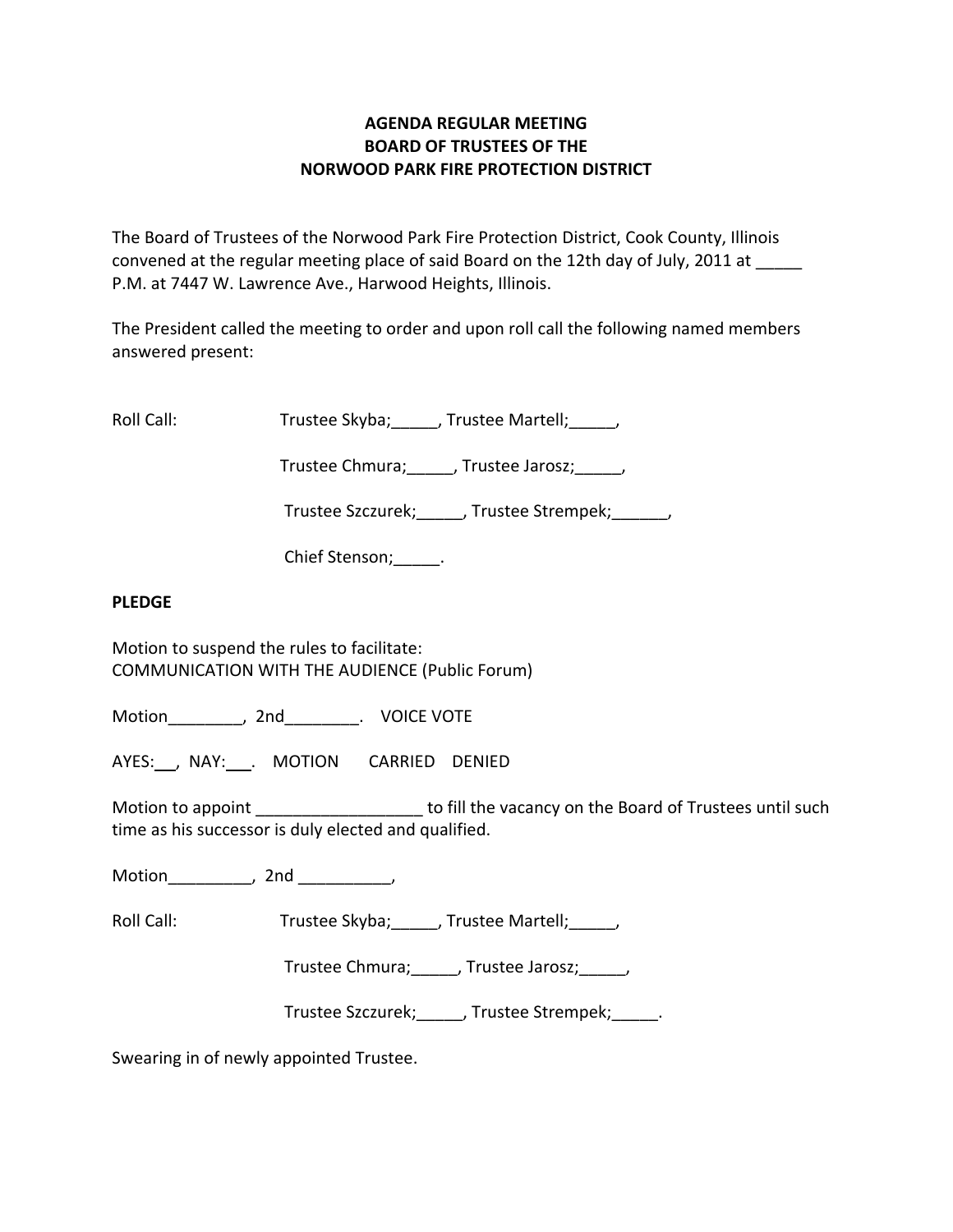Motion to approve payment of all current bills.

Motion\_\_\_\_\_\_\_\_\_, 2nd \_\_\_\_\_\_\_\_\_\_,

Roll Call: Trustee Skyba; Trustee Martell; Trustee Martell;

Trustee Chmura; frustee Jarosz; frustee Jarosz;

Trustee Szczurek; Frustee Strempek; Frustee Strempek;

Trustee  $\frac{1}{\sqrt{1-\frac{1}{2}}}\frac{1}{\sqrt{1-\frac{1}{2}}}\cdots$ 

Motion to approve the minutes of the Regular meeting held June  $14<sup>th</sup>$ , 2011.

Motion the motion of the motion of the motion of the motion of the motion of the motion of the motion of the m<br>Second motion of the motion of the motion of the motion of the motion of the motion of the motion of the motio<br>

Roll Call: Trustee Skyba; J. Trustee Martell; Trustee Martell;

Trustee Chmura; J. Trustee Jarosz; J.

Trustee Szczurek;\_\_\_\_\_, Trustee Strempek;\_\_\_\_\_,

Trustee \_\_\_\_\_\_\_\_\_\_\_\_\_; \_\_\_\_\_\_.

# **TREASURER'S REPORT:**

Motion to approve the Treasurer's report as presented from the Financial Statement for June 2011.

Motion\_\_\_\_\_\_\_\_\_\_, 2nd \_\_\_\_\_\_\_\_\_\_,

Roll Call: Trustee Skyba; \_\_\_\_, Trustee Martell; \_\_\_\_,

Trustee Chmura;\_\_\_\_\_, Trustee Jarosz;\_\_\_\_\_,

Trustee Szczurek; frustee Strempek; frustee Strempek;

Trustee \_\_\_\_\_\_\_\_\_\_\_\_\_\_; \_\_\_\_\_\_.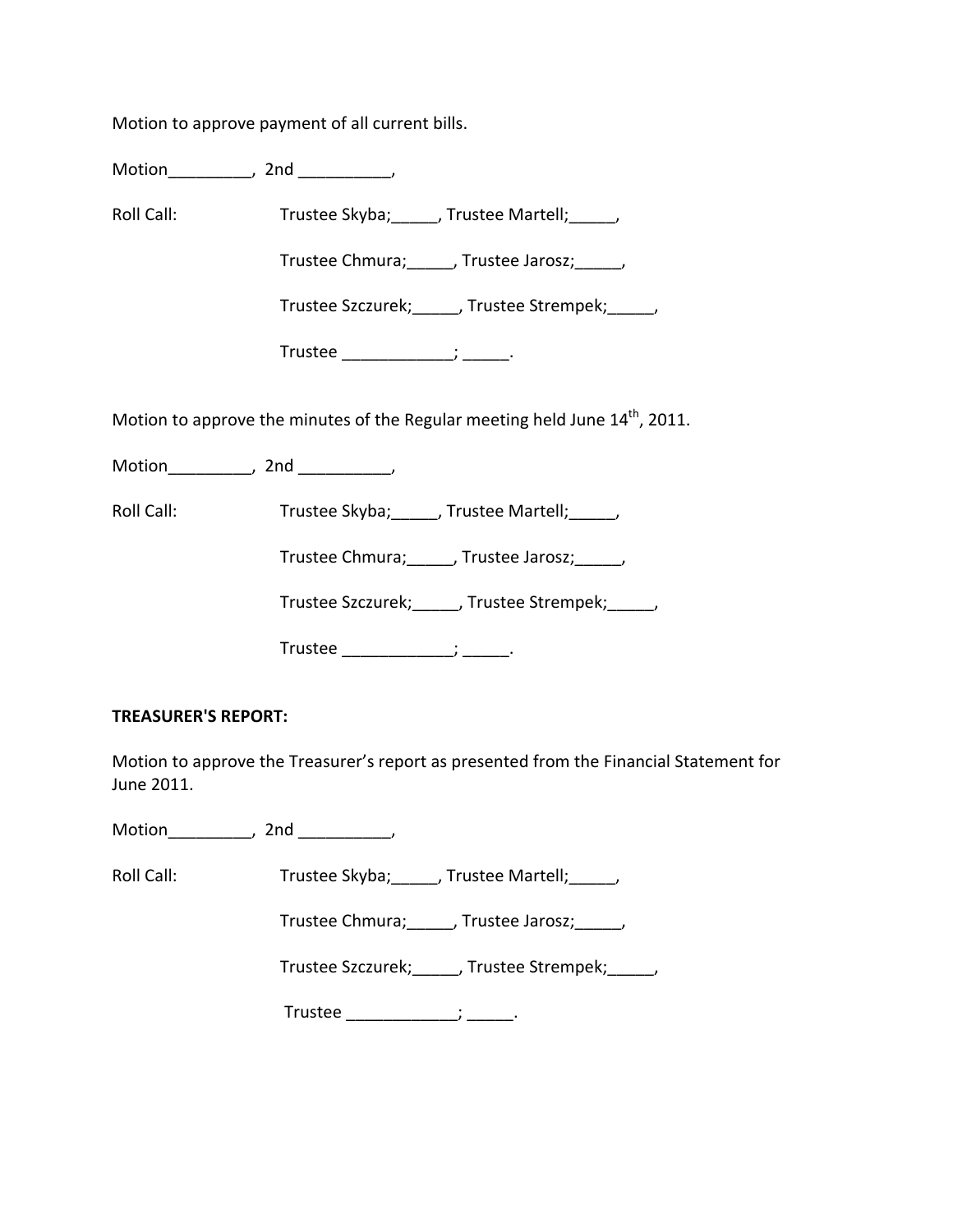### **Chief's Report:**

Motion to accept the Chief's Report for June 2011 as presented.

Motion\_\_\_\_\_\_\_\_, 2nd \_\_\_\_\_\_\_\_, VOICE VOTE

AYES; NAY NAY MOTION CARRIED DENIED

#### **President's Report:**

Committee appointments.

### **Committee Reports:**

Finance Committee‐

Building and Equipment Committee‐

Technology and PR Media Committee‐

Policy Committee‐

Pension Fund‐

**Old Business:**

**New Business:**